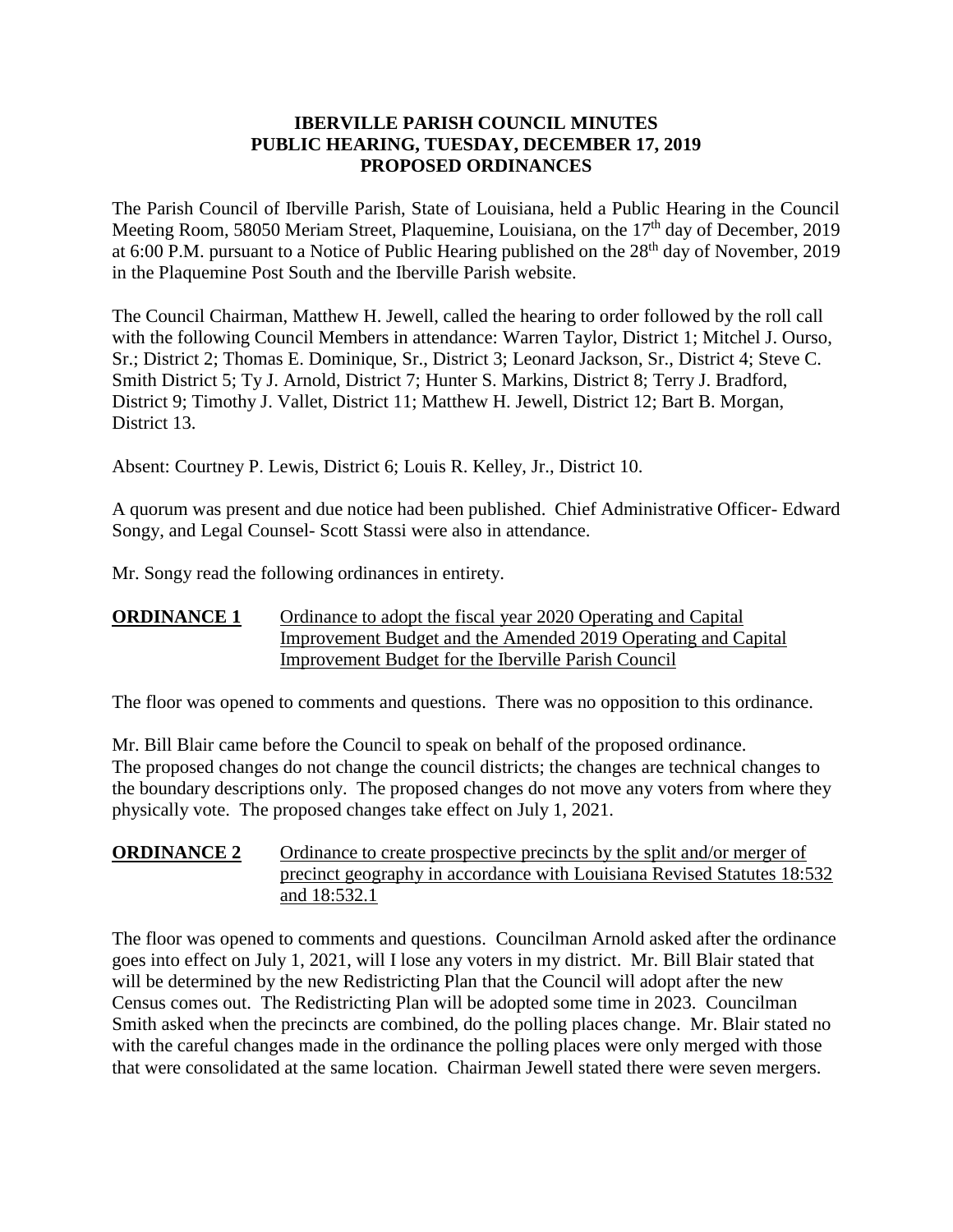## **ORDINANCE 3** Ordinance to authorize the purchase of a four (4) acre tract of land located adjacent to LA. Highway 75 and IPRD Belleview Park from Donald Jenkins & others for expansion of Belleview Park Facility

The floor was opened to comments and questions. There was no opposition to this ordinance.

There being no further business to be conducted, the hearing was adjourned at 6:06 p.m.

| /s/ KIRSHA D. BARKER | /s/ MATTHEW H. JEWELL   |
|----------------------|-------------------------|
| <b>COUNCIL CLERK</b> | <b>COUNCIL CHAIRMAN</b> |

#### **IBERVILLE PARISH COUNCIL MINUTES REGULAR MEETING, TUESDAY, DECEMBER 17, 2019**

The Parish Council of Iberville Parish, State of Louisiana, met in Regular Session, in the Council Meeting Room, 2nd Floor, Courthouse Building, 58050 Meriam Street, Plaquemine, Louisiana, on the  $17<sup>th</sup>$  day of December, 2019.

The Council Chairman, Matthew H. Jewell, called the meeting to order at 6:30 p.m. followed by the roll call with the following Council Members in attendance: Warren Taylor, District 1; Mitchel J. Ourso, Sr.; District 2; Thomas E. Dominique, Sr., District 3; Leonard Jackson, Sr., District 4; Steve C. Smith District 5; Ty J. Arnold, District 7; Hunter S. Markins, District 8; Terry J. Bradford, District 9; Louis R. Kelley, Jr., District 10; Timothy J. Vallet, District 11; Matthew H. Jewell, District 12; Bart B. Morgan, District 13.

Absent: Courtney P. Lewis, District 6.

Parish President- J. Mitchell Ourso, Jr., Chief Administrative Officer- Edward Songy and Legal Counsel- Scott Stassi were also in attendance.

A quorum was present and due notice had been posted and published in the Plaquemine Post South newspaper on the 12<sup>th</sup> day of December, 2019. The Pledge of Allegiance followed.

Council Chairman Jewell called for anyone wanting to make public comments to register with the Clerk.

#### ADDENDUM

Upon a motion by Councilman Bradford, and seconded by Councilman Arnold, it was moved to add the addendum item. The motion having been duly submitted to a vote was duly adopted by the following yea and nay votes on roll call:

YEAS: Taylor, Ourso, Dominique, Jackson, Smith, Arnold, Markins, Bradford, Kelley, Vallet, Morgan.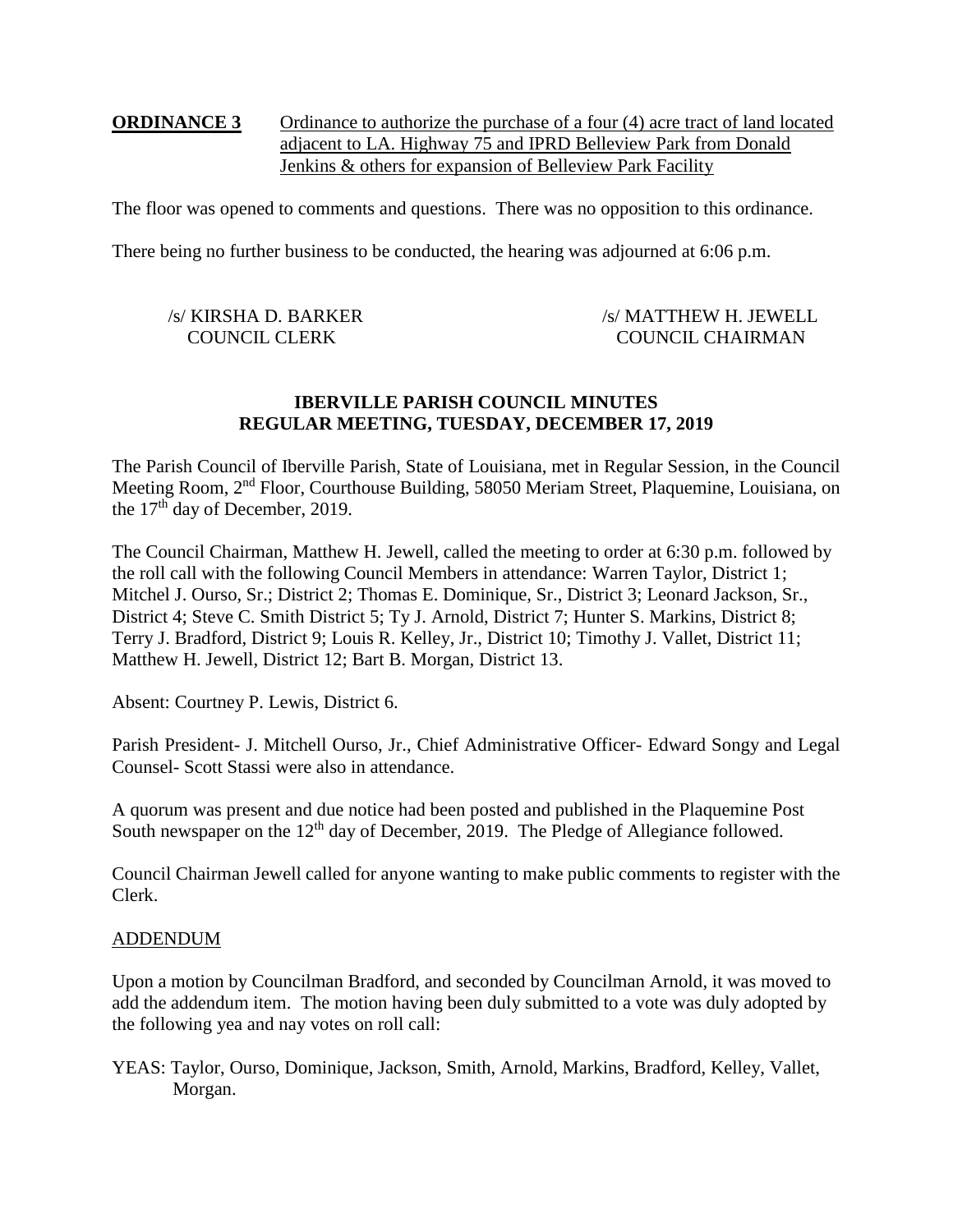NAYS: None. ABSTAIN: None. ABSENT: Lewis.

The motion was declared adopted by the Chairman.

A) Plaque for Outgoing Library Board of Control Member, Mr. Eugene LeBlanc

- Chairman Jewell read aloud a plaque honoring Mr. Eugene LeBlanc for 18 years of dedicated service to the Library Board of Control. Ms. Wanda Jones and other library staff members accepted the plaque on behalf of Mr. LeBlanc.
- A picture was taken for the newspaper.

## PRESENTATIONS AND APPEARANCES

Chairman Jewell read aloud a personal letter from himself thanking each of the outgoing Council members.

- A) Plaque for Outgoing Vice Chairman Warren Taylor of District 1
	- Chairman Jewell read aloud a plaque honoring Vice Chairman Warren Taylor for his 24 years of dedicated service to the Iberville Parish Council.
	- The plaque was presented to Vice Chairman Taylor and family, and a picture was taken for the newspaper.
	- Vice Chairman Taylor gave a heartfelt speech thanking everyone.
- B) Plaque for Outgoing Councilman Mitchel Ourso of District 2
	- Chairman Jewell read aloud a plaque honoring Councilman Mitchel Ourso for his 13 years of dedicated service to the Iberville Parish Council.
	- The plaque was presented to Councilman Ourso and family, and a picture was taken for the newspaper.
- C) Plaque for Outgoing Councilwoman Courtney P. Lewis of District 6
	- Chairman Jewell read aloud a plaque honoring Councilwoman Courtney Lewis for her 4 years of dedicated service. Councilwoman Lewis was not present at this time.
	- Pictures were taken after the meeting of Councilwoman Lewis accepting her plaque.

## APPROVAL OF MINUTES

Upon a motion by Councilman Taylor, and seconded by Councilman Arnold, it was moved to wave the reading of the minutes of November 19, 2019 and approve as written. The motion having been duly submitted to a vote was duly adopted by the following yea and nay votes on roll call:

YEAS: Taylor, Ourso, Dominique, Jackson, Smith, Arnold, Markins, Bradford, Kelley, Vallet, Morgan. NAYS: None. ABSTAIN: None. ABSENT: Lewis.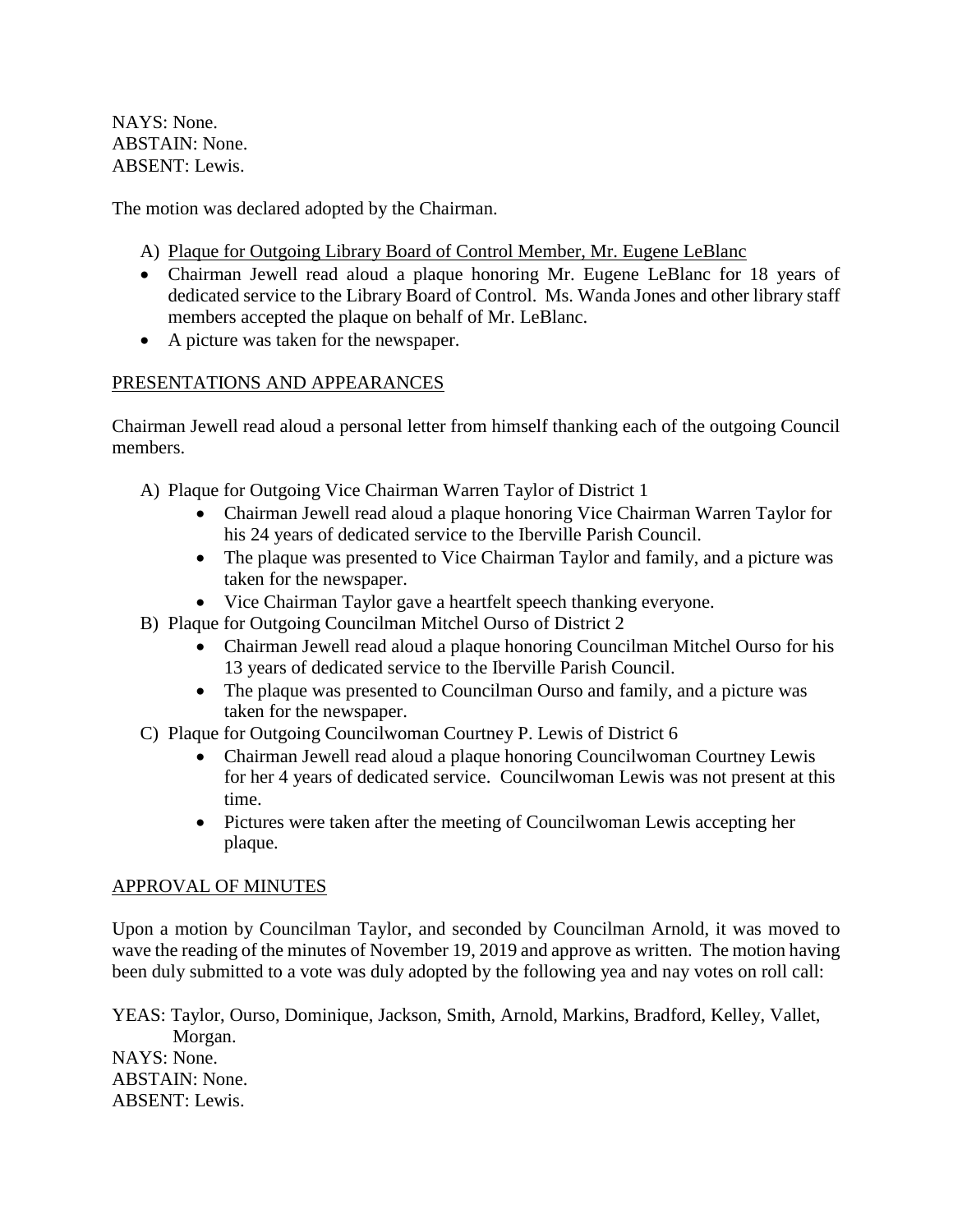The motion was declared adopted by the Chairman.

#### PRESIDENT'S REPORT

President Ourso reported on the following:

- President Ourso stated the Parish entered into a lawsuit with West Baton Rouge Parish, for taxes due to Iberville for the end use of the pipeline which is in the ground in Iberville Parish. The Court ruled in Iberville's favor that West Baton Rouge has to pay back the \$234,000.
- LA Hwy 77 (Rosedale), just north of Hurdle Road, will be closed for one day on Wednesday, December 18, 2019. The closure will begin at 8:30 a.m. and end at 2:30 p.m. The closure is needed to replace culverts. No traffic will be allowed through this area during the road closure. Traffic will be able to travel Hwy 411 to Slacks Bridge, then to LA Hwy 77 or travel to LA Hwy 76.
- President Ourso gave a heartfelt speech to outgoing members Warren Taylor and Mitchel Ourso. He spoke about transitioning from the Police Jury to the Parish Council. The Parish's total net worth was \$44 million in 1997, in the last 22 years we are now worth \$222 million. He owes both of them gratitude for achieving this. He said they know his phone number and all they have to do is call. He thanked them from the bottom of his heart, and he wished them good luck in the future.

#### FINANCIAL REPORT

Finance Director, Randall Dunn stated the budget ordinance is on the agenda for adoption tonight. There were no questions.

#### OLD BUSINESS

## **ORDINANCE IPC# 017-19**

## **PROPOSED 2020 BUDGET AND AMENDED 2019 BUDGET ORDINANCE**

### **ORDINANCE TO ADOPT THE FISCAL YEAR 2020 OPERATING AND CAPITAL IMPROVEMENT BUDGET AND THE AMENDED 2019 OPERATING AND CAPITAL IMPROVEMENT BUDGET FOR THE IBERVILLE PARISH COUNCIL**

**WHEREAS**, Iberville Parish Home Rule Charter Sections 5-03 and 5-05 provide that the Iberville Parish Council shall adopt annually an operating budget and a capital improvement budget for the fiscal year of January 1, 2020 through December 31, 2020.

**WHEREAS**, the 2019 amended and 2020 Operating and Capital Improvement Budgets have been presented to the Iberville Parish Council and the General Public, and a public hearing will be held on the budgets and all proposed modifications, if any, on the  $19<sup>th</sup>$  day of November 2019, at 6:00 P.M.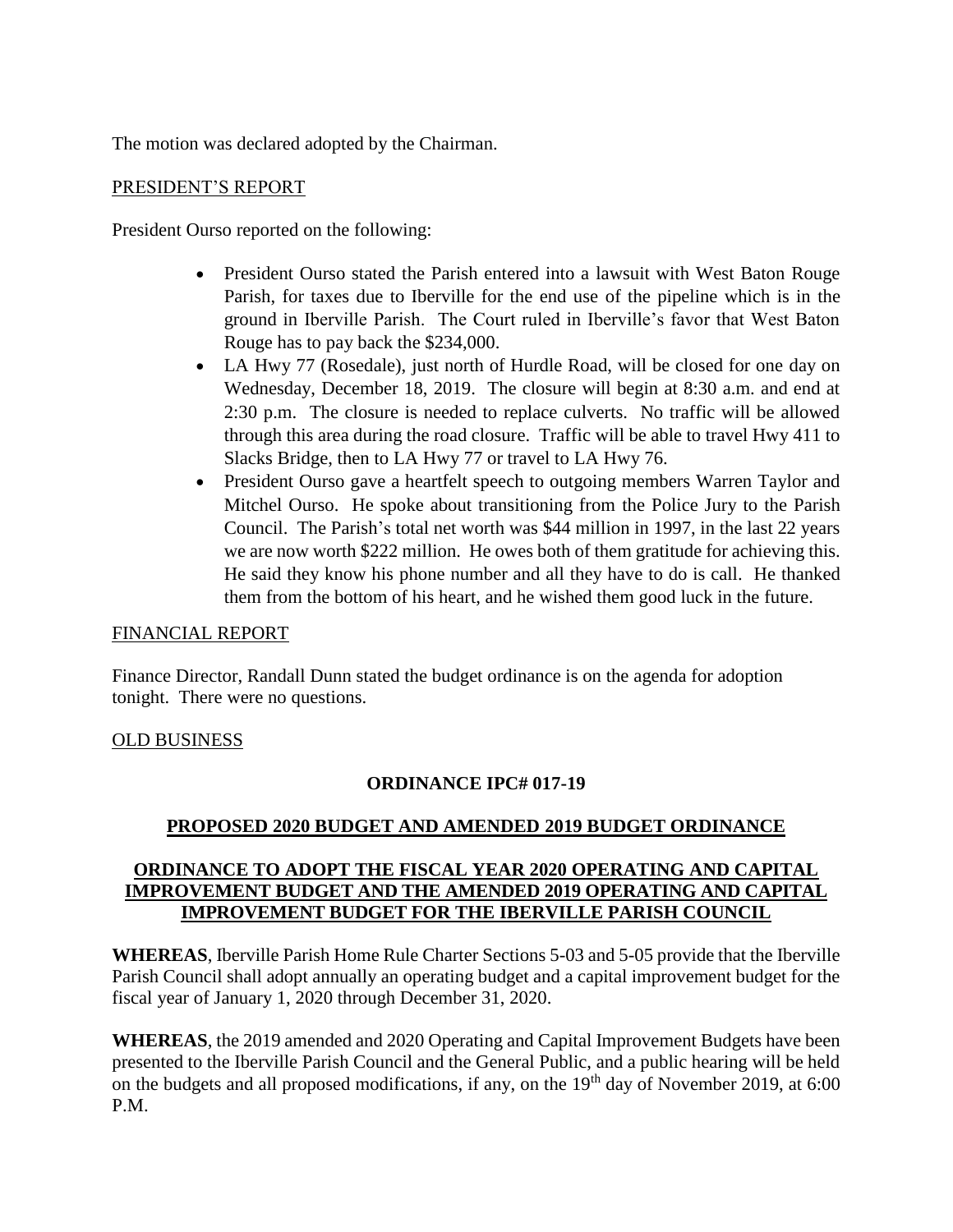**WHEREAS**, the Iberville Parish Department of Finance has submitted for appropriation requests to the State of Louisiana, Division of Administration, all requests for capital outlay funding for Parish projects, the Governor's Office of Rural Development, Department of Transportation & Development, Department of Labor, Department of Military Affairs, and Department of Health & Hospitals, and while it is not presently known if the requests will be approved and funded, the State funds shall be included in the 2020 budgets to the extent such funds are received by the Iberville Parish Council.

**WHEREAS**, the 2019 amended budget and the 2020 Operating and Capital Improvement budgets having been duly submitted for public hearing on the  $17<sup>th</sup>$  day of December, 2019.

**NOW, THEREFORE, BE IT ORDAINED** by the Iberville Parish Council, as follows;

"That the 2020 Operating and Capital Improvement budgets for the Iberville Parish Council be approved and adopted as amended.

"That the 2019 Amended Budget be approved and adopted."

"That a copy of the budgets shall be on file with the Iberville Parish Council Clerk and open for public inspection in accordance with law."

"That this ordinance be published in accordance with the provision of the Iberville Parish Home Rule Charter, and that the approved budget shall become effective January 1, 2020, in accordance with law."

The foregoing ordinance which was previously introduced at the meeting of the Iberville Parish Council on November 19, 2019 and a summary thereof having been published in the official journal on November 28, 2019, the public hearing on this ordinance held on the  $17<sup>th</sup>$  day of December, 2019, at 6:00 p.m., in the Council Meeting Room, 58050 Meriam Street, Plaquemine, Louisiana, was brought up for final passage with a motion by Councilman Taylor, and seconded by Councilman Smith, having been duly submitted to a vote, the ordinance was duly adopted by the following yea and nay vote on roll call:

YEAS: Taylor, Ourso, Dominique, Jackson, Smith, Arnold, Markins, Bradford, Kelley, Vallet, Morgan. NAYS: None. ABSTAIN: None. ABSENT: Lewis.

The ordinance was declared adopted by the Chairman on the  $17<sup>th</sup>$  day of December, 2019.

## **ORDINANCE IPC# 018-19**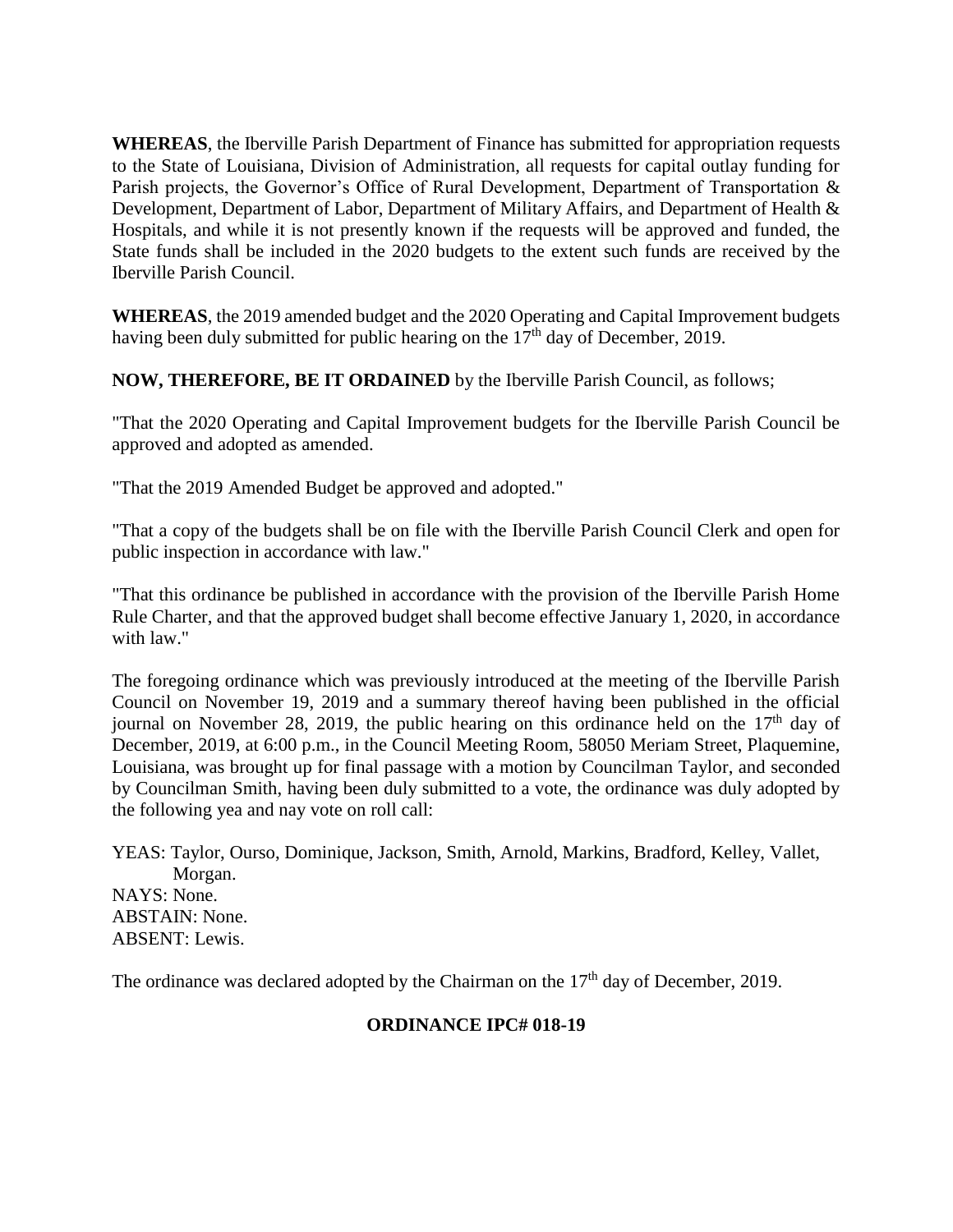## **ORDINANCE TO CREATE PROSPECTIVE PRECINCTS BY THE SPLIT AND/OR MERGER OF PRECINCT GEOGRAPHY IN ACCORDANCE WITH LOUISIANA REVISED STATUTES 18:532 AND 18:532.1**

WHEREAS, the Iberville Parish Council has the authority under R.S. 18:532 to adopt prospective precinct mergers that are not subject to the requirement that the precincts or parts of the precincts shall be in the same state, local, and municipal office voting district, and:

WHEREAS, any prospective precinct mergers shall be submitted for review and approval to the Louisiana Secretary of State and the Louisiana Legislature by December 31 of 2019, and:

WHEREAS, any prospective precinct mergers shall be effective not later than **March 31 of 2020** for the purpose of establishing block boundaries for the federal decennial census, and for reapportionment and redistricting purposes following that federal decennial census, and:

WHEREAS, any prospective precinct mergers shall be effective not later than **July 1, 2021** for all purposes, and:

WHEREAS, the Iberville Parish Council has the authority under R.S. 18:532.1 to change the configuration, boundaries or designation of its election precincts, and:

NOW, THEREFORE BE IT ORDAINED by the Iberville Parish Council, that the following precincts are created by merger and/or splitting of geography, as described in Section 1, and these precinct's polling place locations are also listed in Section 1, and these precincts are represented geographically by maps in Section 2,:

## **SECTION 1: PROSPECTIVE PRECINCT DESCRIPTIONS AND POLLING PLACES**

# **1. New Precinct 1**

## **Polling Place: WHITE CASTLE HIGH COMMUNITY CENTER**

Begin at the intersection of the extension of Bowie St. and the centerline of the Mississippi, then proceed easterly on the Mississippi River to the Parish boundary, thence southerly on the Parish boundary to the Union Pacific Railroad, thence northwest on the Union Pacific Railroad to an unnamed road .242 miles east of Francise St., thence south on the unnamed road to a powerline south of Tassin Dr., thence northwest on the powerline to Bowie St., thence northerly on Bowie St to the point of beginning.

*(New Precinct 1 is the geographic merger of Precinct 1 and Precinct 2)*

## **2. New Precinct 4 Polling Place: WHITE CASTLE FIRE STATION # 3**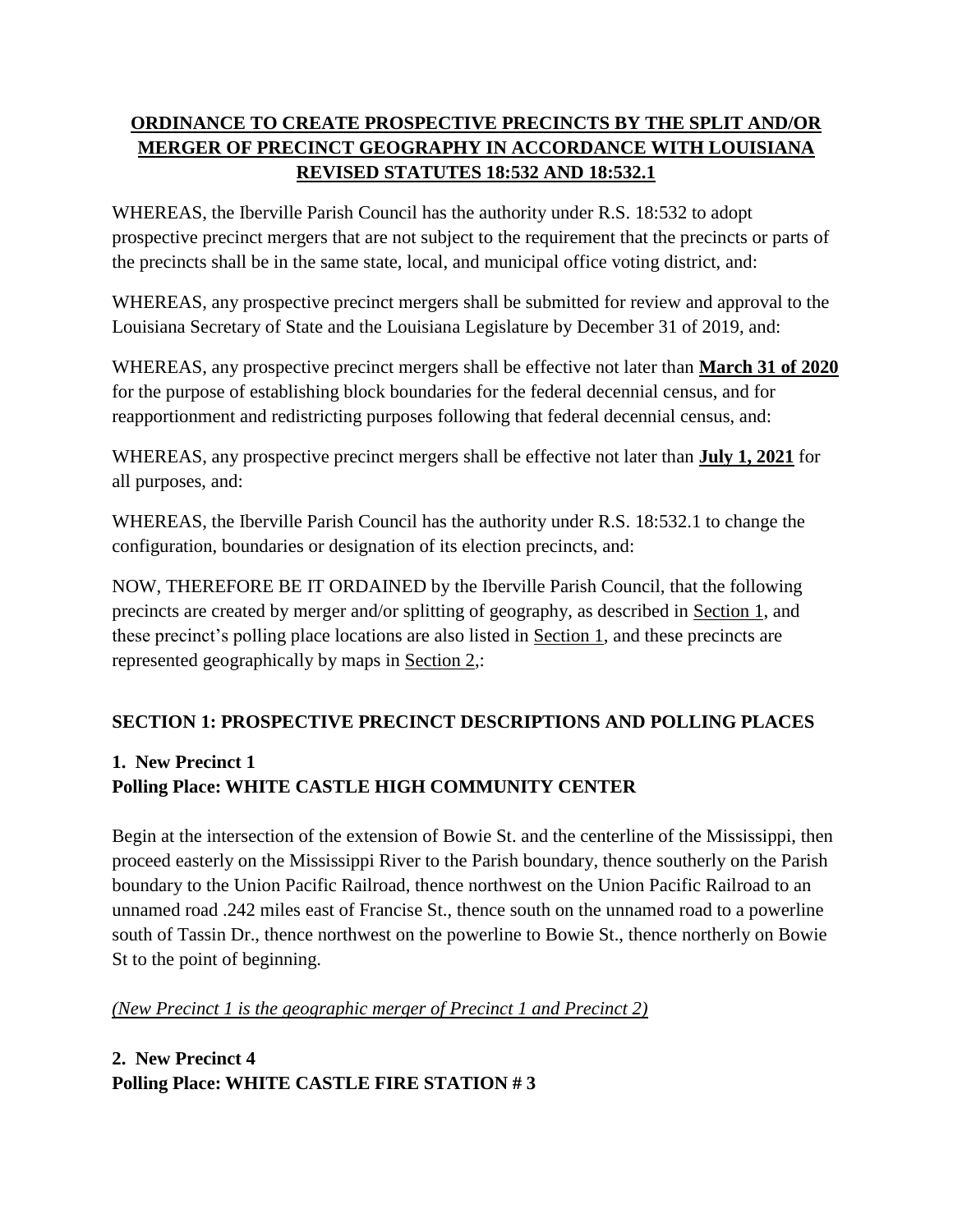Begin at the intersection of centerline of the Union Pacific Railroad and the centerline of an unnamed road .242 miles from Francise St, then proceed southeasterly along the Union Pacific Railroad to the eastern parish boundary; thence southerly and westerly along the parish boundary to the centerline of Lake Natchez Pass, thence northwesterly along Lake Natchez to the centerline of Choctaw Bayou; thence northerly along Choctaw Bayou to the centerline of LA Hwy. 404; thence easterly along LA Hwy. 404 to the centerline of Ridge Road, thence north on Ridge Rd. to Ourso Rd, thence west on Ourso Rd. to Catherine Rd., thence northeast on Catherine Rd. to Kinsdale Rd., thence northwest on Kinsdale Rd. to Aloysia Rd., thence northeast on Aloysia Rd. to a powerline .425 miles southwest of State Route 1, thence southeast on the powerline to Cedar Grove Rd., thence north on Cedar Grove Rd to an unnamed road .354 miles from State Route 1, thence east on the unnamed road to Richland Rd., thence north on Richland Rd to the Union Pacific Railroad, thence east on the railroad to an unnamed canal 385 feet east of Richland Rd., thence south on the canal to the centerline of the unnamed road north of LA Hwy. 404; thence easterly along the unnamed road to the centerline of a canal south of the southernmost corporate boundary of White Castle; thence northerly on the canal to the centerline of Bowie St.; thence northerly along Bowie St. to the centerline of a power line south of Tassin Dr.; thence southeasterly along the power line to the centerline of an unnamed road .424 miles east of Francise St.; thence northerly on the unnamed road to the point of beginning.

#### *(New Precinct 4 is the geographic merger of Precinct 6A and Precinct 4)*

## **3. New Precinct 13 Polling Place: EJ GAY SCHOOL**

Begin at the intersection of the centerline of LA Hwy. 405 (River Road) and the centerline of Evergreen Rd.; thence southwesterly along Evergreen Rd. to the centerline of LA Hwy. 1; thence northwesterly along LA Hwy. 1 to the centerline of Grove Rd., thence northeast on Grove Rd. to Magnolia Ln., thence southeast on Magnolia Ln., to Erwin Dr., thence north on Erwin Dr. to LA Hwy 405 (River Road), thence southeast on LA Hwy 405 to the point of beginning.

#### *(New Precinct 13 is the geographic merger of Precinct 13 and Precinct 13A)*

## **4. New Precinct 19 Polling Place: COUNCIL ON AGING PLAQUEMINE**

Beginning at the intersection of W.W. Harleaux Rd. and Oak St., then north on Oak St. and its extension to the centerline of Bayou Plaquemine, thence northeasterly on Bayou Plaquemine to an extension of Main St., thence east on the extension of Main St. and Main St. to Federal St., thence south on Federal St., to Meriam St., then west on Meriam St. to Ferdinand St., thence south on Ferdinand St. to W.W. Harleaux, then southwest on W.W. Harleaux to Marshall St.,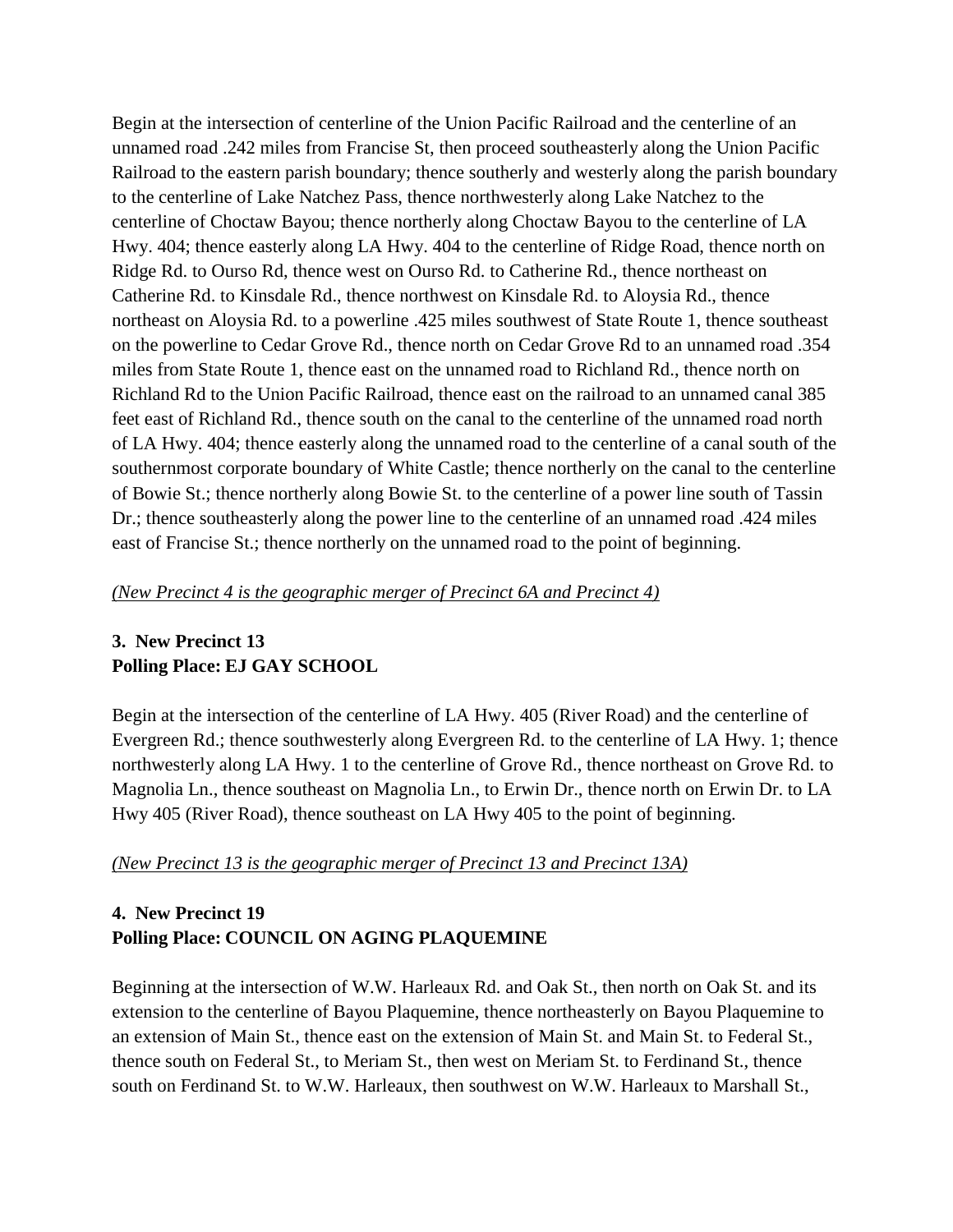then south on Marshall St. to LaBauve St., then northeast on LaBauve St. to Ferdinand St., then south on Ferdinand St. to Fort St., then southwest on Fort St. to Marshall St., then north on Marshall St. to Iron Farm Rd., then southwest on Iron Farm Rd. to Levy St., then north on Levy St. to W.W. Harleaux Rd., then southwest on W.W. Harleaux Rd. to the point of beginning.

### *(New Precinct 19 is the geographic merger of Precinct 19 and Precinct 19A)*

## **5. New Precinct 24 Polling Place: CRESCENT SCHOOL**

Begin at the intersection of the centerline of LA Hwy. 75 (Belleview Rd.) and the centerline of Wilbert Canal, then proceed northeasterly along LA Hwy. 75 to the centerline of Stassi Rd.; thence northwesterly along Stassi Rd. continuing onto its extension to the centerline of Bayou Plaquemine; thence proceed northeasterly along Bayou Plaquemine of a power line east of Teche St.; thence south along the power line to the centerline of a canal .220 miles north of LA Hwy. 75; thence northeast on the canal to Enterprise Rd., then south on Enterprise Rd. to LA Hwy 75 (Belleview Dr.), thence southwest on Belleview Dr. to a powerline .310 miles west of Tenant Rd., thence south on the powerline to Derrick Rd., thence westerly and southerly on Derrick Rd., to the centerline of a power line east of Milly Plantation Rd.; thence southeasterly along the power line to the centerline of an unnamed canal; thence southwesterly and southerly along the canal to the centerline of Wilbert Canal; thence northerly to the point of beginning.

## *(New Precinct 24 is the geographic merger of Precinct 24 and Precinct 15A, with improvements to several boundaries due to geographic changes in this area))*

## **6. New Precinct 26 Polling Place: CRESCENT SCHOOL**

Begin at the intersection of the centerline of the Intracoastal Canal and the centerline of Bayou Richard, then proceed northerly and northeasterly along Bayou Richard to the centerline of the Intracoastal Canal; thence southerly along the Intracoastal Canal to the centerline of Bayou Plaquemine; thence southeasterly along Bayou Plaquemine to the extension of Stassi Rd. and Stassi Rd., then proceed southeasterly along Stassi Rd. to the centerline of LA Hwy. 75 (Belleview Rd.); thence southwesterly along LA Hwy. 75 to the Intracoastal Canal, thence northwesterly on the canal to the point of beginning.

*(New Precinct 26 is the geographic merger of Precinct 26 and Precinct 26A)*

**7. New Precinct 28 Polling Place: ROSEDALE TOWN HALL**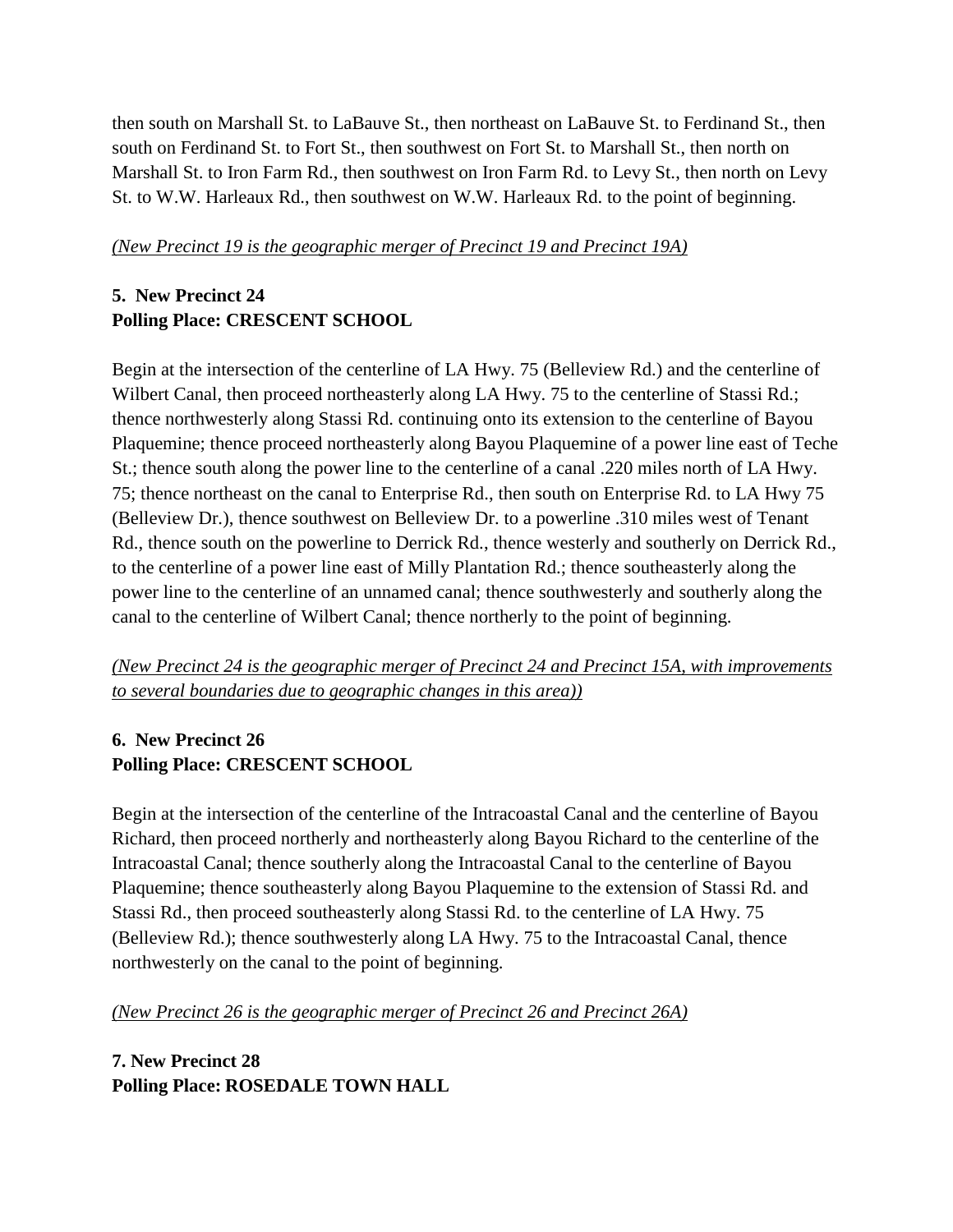Begin at the intersection of the centerline of U.S. Interstate I-10 and western corporate boundary of the Town of Grosse Tete (Precinct 27), thence proceed westerly along U.S. Interstate I-10 to the centerline of Trinity Canal; thence southerly along Trinity Canal to the centerline of Kings Ditch; thence southwesterly along Kings Ditch to the centerline of the East Atchafalaya Levee; thence northerly along the Levee to the Ramah Canal, then east on the canal to Bayou Maringouin; thence northerly along Bayou Maringouin to the centerline of West Oak Lane; thence northeasterly along West Oak Lane to Bayou Grosse Tete; thence southeasterly along Bayou Grosse Tete to a canal north of Shady Grove High School, then northeast on the canal to the parish line, thence southeast on the parish line to a unnamed road .40 miles southeast of Corey Rd., thence southwest on the road to the corporate boundary of the Town of Grosse Tete (Precinct 27), thence along the corporate boundary the point of beginning.

## *(New Precinct 28 is the geographic merger of Precinct 28 and Precinct 30 and the removal of Precinct 30 as a single precinct town)*

## **New Precinct 9: Polling Place: ST GABRIEL COMMUNITY CENTER**

Beginning at the intersection of the Iberville/East Baton Rouge Parish boundary (Bayou Manchac) and Bayou Paul Road; then westerly on Bayou Paul Road to its intersection with Bayou Paul Lane; then south on Bayou Paul Lane to its intersection with Bayou Paul; then westerly on Bayou Paul to its intersection with Gummars Lane; then south on Gummars Lane and its extension to the Mississippi River, thence northwest, north and northeast on the Mississippi River to its intersection with the Iberville/East Baton Rouge Parish boundary, then east on that boundary to Bayou Paul Road, the point of beginning.

#### *(Improvements to several boundaries due to geographic changes in this area)*

## **New Precinct 10: Polling Place: ST GABRIEL COMMUNITY CENTER**

Beginning at the intersection of the Iberville/East Baton Rouge Parish boundary (Bayou Manchac) and Bayou Paul Road; then westerly on Bayou Paul Road to its intersection with Bayou Paul Lane; then south on Bayou Paul Lane to its intersection with Bayou Paul, then westerly on Bayou Paul to its intersection with Gummars Lane; then south on Gummars Lane and its extension to the Mississippi River, thence southerly on the river to an unnamed canal north of East Iberville High School, thence east on the canal to LA Hwy 30 (Nicholson Ext), thence north on LA Hwy 30 to an unnamed canal, thence northeasterly on the canal to an unnamed canal, thence south on the canal to State Route 74; then west along State Route 74 to its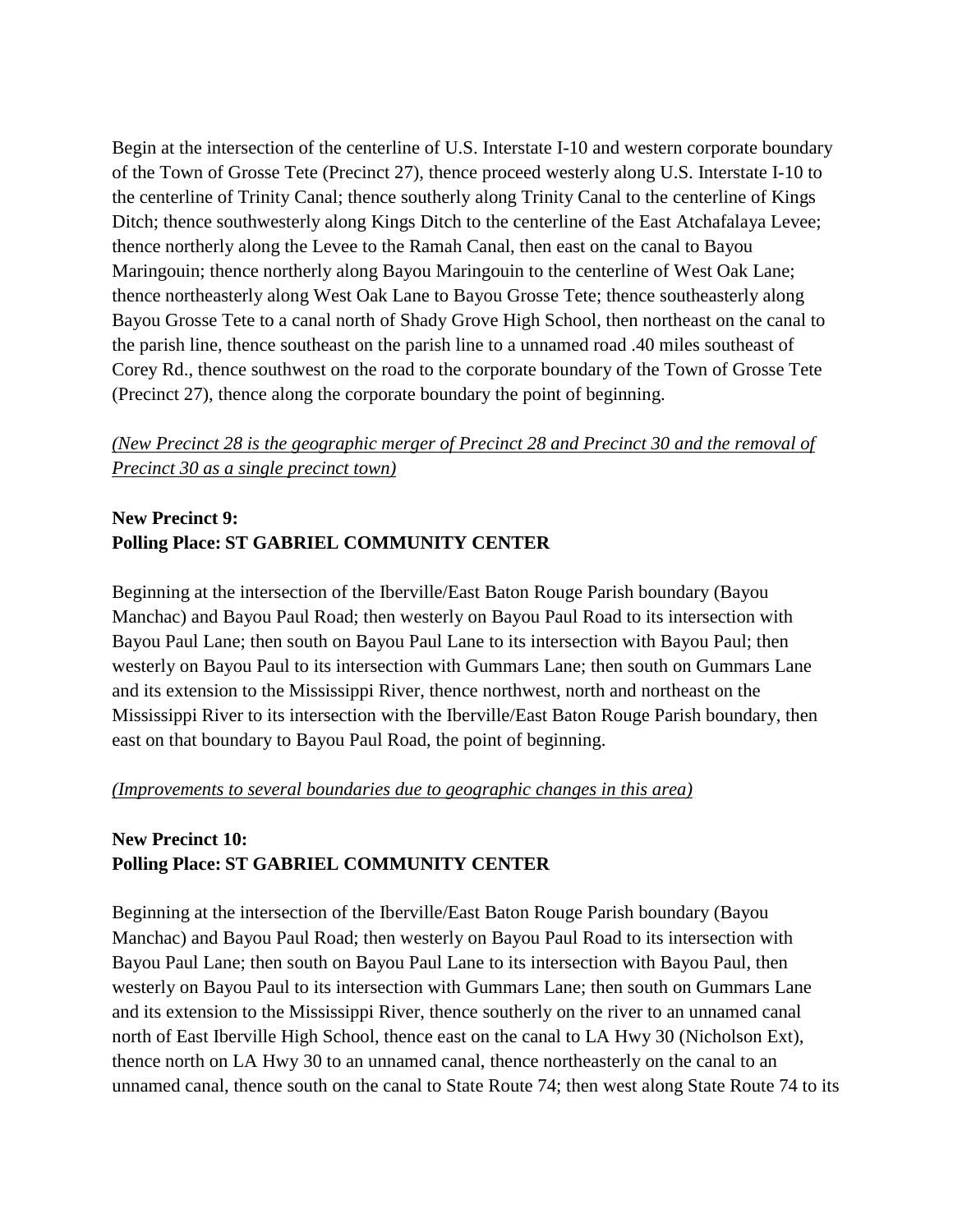intersection with Legion Road, then north and west on Legion Road to its intersection with State Route 30, then south on State Route 30 to its intersection with State Route 74; then west on State Route 74 to its intersection with Railroad St., then northwest on Railroad Street to its intersection with Monticello Street, then west on Monticello Street to its intersection with State Route 75, then south on State Route 75 to its intersection with a parish drainage canal, then easterly along the drainage canal to its intersection with Bayou Braud, then northeasterly on the bayou to its intersection with State Route 74, then east on State Route 74 to the Iberville/Ascension Parish boundary, then northerly on the parish boundary to the Iberville/East Baton Rouge Parish boundary; then west on the parish boundary to Bayou Paul Road, the point of beginning.

#### *(Improvements to several boundaries due to geographic changes in this area)*

## **New Precinct 11: Polling Place: RECREATION BUILDING CARVILLE**

Beginning at the intersection of Monticello Dr., and State Route 75, thence east on Monicello Dr, becoming Railroad Ave. to La Hwy 74, thence east on La Hwy 74 to LA Hwy 30 (Nicholson Ext), thence north on LA Hwy 30 to Legion Rd., thence east on Legion Rd. to LA Hwy 74, thence east on LA Hwy 74 to a canal north of Delta Dr., thence north on the canal for 1.5 miles to an unnamed canal, thence southwest and south on the canal to Hwy 30, thence south on Hwy 30 to an unnamed canal north of East Iberville High School, thence southwest on the canal to the centerline of the Mississippi River, thence southerly and easterly on the Mississippi River to a the ferry landing; thence northerly and westerly along the ferry ramp to the National Leprasorium; thence northwesterly, southwesterly, and southeasterly around the hospital grounds back to LA Hwy. 141; thence northeasterly along LA Hwy. 141 to a ramp over levee; thence southerly on the ramp to the Mississippi River, thence east on the Mississippi River to the Parish boundary, thence north on the parish boundary to LA Hwy 74, thence west on LA Hwy 74 to Bayou Braud, thence west on the bayou to a parish drainage canal; thence west on the canal to LA Hwy 75, thence north on LA Hwy 75 to the point of beginning.

#### *(Improvements to several boundaries due to geographic changes in this area)*

## **8. New Precinct 16: Polling Place: IBERVILLE MIDDLE SCHOOL**

Begin at the intersection of the centerline of LA Hwy. 3066 and the centerline of a power line east of Teche St.; then proceed northeasterly along LA Hwy.3066 to the centerline of W.W.Harleaux St.; thence easterly along W.W.Harleaux St. to the centerline of Levy St.; thence southeasterly along Levy St. to the centerline of Iron Farm Rd.; thence westerly along Iron Farm Rd. to Fieniken Ln, thence north on Fieniken Ln. to a powerline 430 feet south of MLK Blvd.,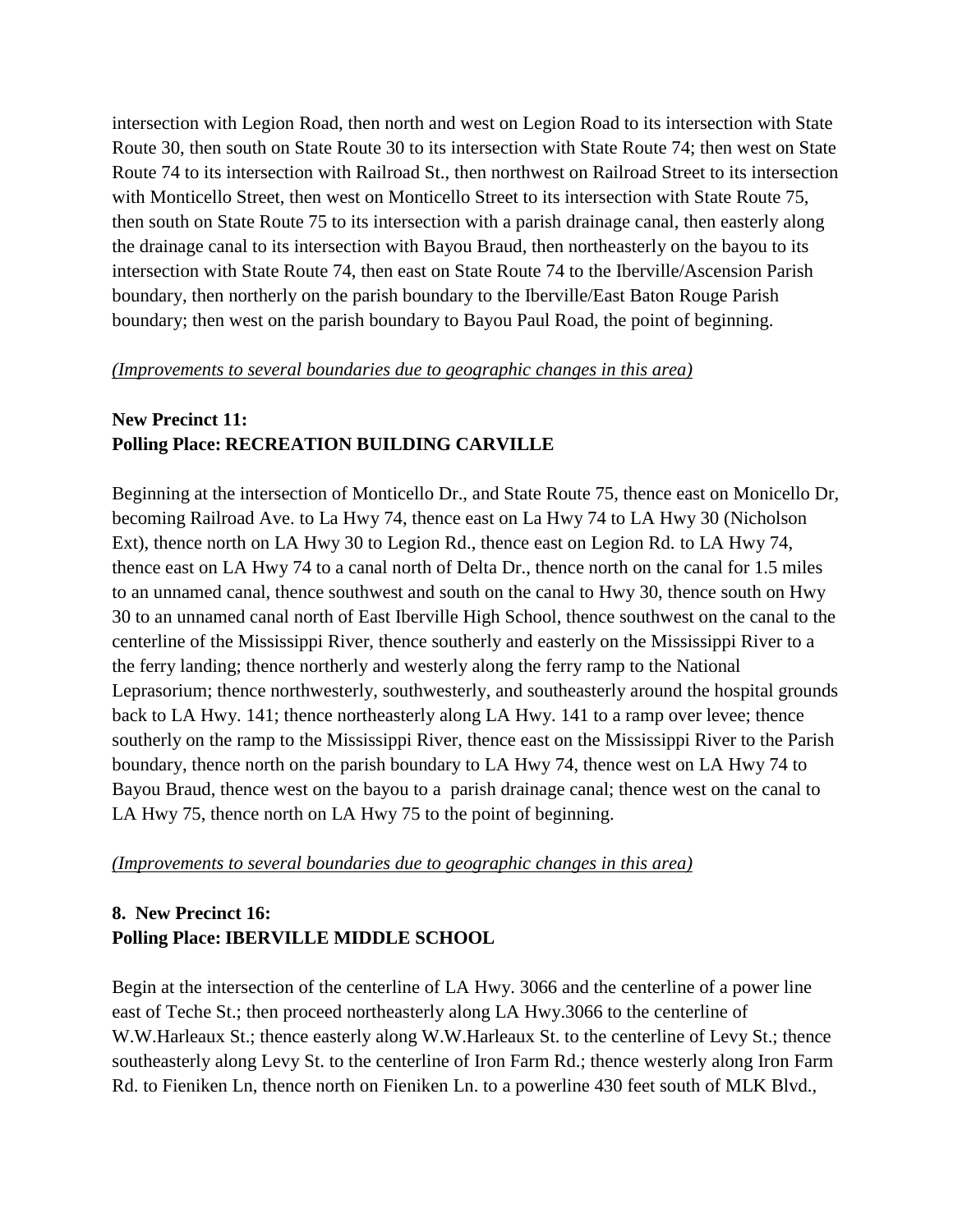then southwest on the powerline to Enterprise Rd., then south on Enterprise Rd. to a canal .220 miles from Belleview Dr., thence southwest on the canal to the powerline east of Teche St., thence north on the powerline to the point of beginning.

#### *(Improvements to several boundaries due to geographic changes in this area)*

## **New Precinct 17: Polling Place: PLAQUEMINE LIBRARY**

Beginning at the intersection of LA Hwy 75 and Sebastian St., then northeast on LA Hwy 75 to its intersection with an canal 742 feet from Sebastian St., thence southeast on the canal to the Tircuit canal, then southwest on the canal to its intersection with J. Gerald Barret Blvd, then north on J. Gerald Barret Blvd to its intersection with LA Hwy 75, then west on LA Hwy 75 to Enterprise Rd., thence northeast on Enterprise Rd. to a powerline 721 feet from WW Harleaux Blvd., thence northeast on the powerline to Fieniken Ln, , thence south on Fieniken Ln becoming Charles Dr. to its intersection with Price St., then east on Price St. to its intersection with Sebastian St., then south to the point of beginning.

### *(Improvements to several boundaries due to geographic changes in this area)*

## **New Precinct 18: Polling Place: KNIGHTS OF COLUMBUS**

Begin at the intersection of the centerline of Charles Dr. and to the centerline of Iron Farm Rd., then proceed northeasterly along Iron Farm Rd. to the centerline of Marshall St.; thence southerly along Marshall St. to the centerline of Fort St.; thence east along Fort Dr. to the centerline of Calvin St.; thence southeasterly along Calvin St. to the centerline of Canal St.; thence easterly along Canal St. to the centerline of Hebert St.; thence southerly along Hebert St. to the centerline of Tircuit Canal; thence southwesterly along Tircuit Canal to a canal 743 feet from Sebastian St., thence northwest on the canal to Belleview Rd. (La Hwy.75); thence westerly along Belleview Rd. to the centerline of Sebastian St.; thence northerly along Sebastian St.; thence northerly along Sebastian St. to the centerline of Price St.; thence westerly and northerly along Price St. to the centerline of Charles Dr.; thence northwesterly to the point of the beginning.

*(Improvements to several boundaries due to geographic changes in this area)*

**New Precinct 27: Polling Place: BAYOU BLUE VOLUNTEER FIRE DEPT.**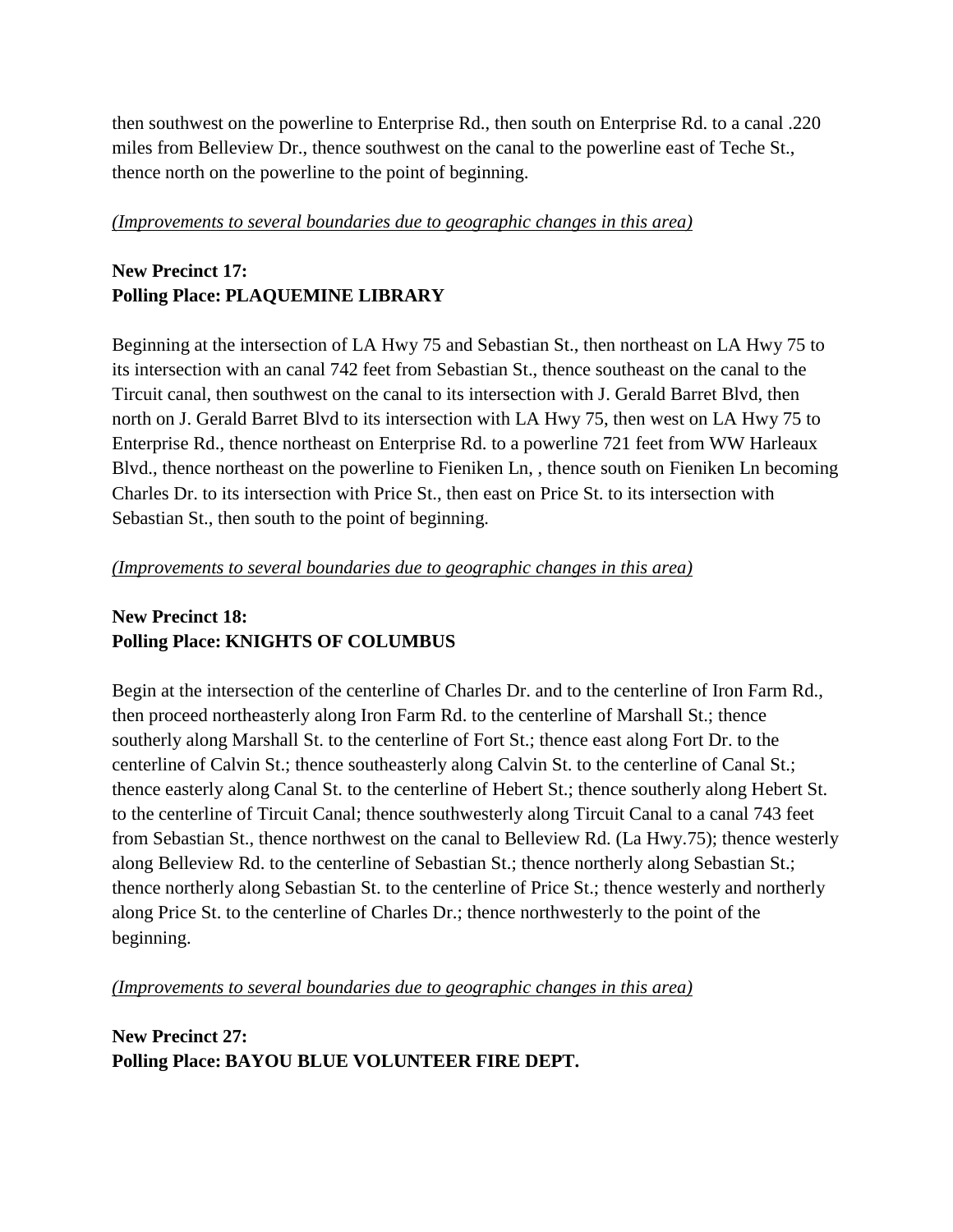Beginning at the intersection of an unnamed road .40 miles southeast of Corey Rd., and the parish boundary, then proceed southeasterly along the parish boundary to the centerline of the Intracoastal Canal; thence southerly along the Intracoastal Canal to the centerline of Bayou Richard; thence southerly and southeasterly along Richard to the centerline of the Intracoastal Canal; thence southerly along the Intracoastal Canal to the centerline of Upper Grand River; thence westerly along the Upper Grand River to the centerline of the East Atchafalaya Levee; thence northerly along the East Atchafalaya Levee to the centerline of King's Ditch; thence northeasterly along King's Ditch to the centerline of Trinity Canal; thence northwesterly along Trinity Canal to the centerline of U.S. Interstate I-10; thence easterly along U.S Interstate I-10 to the western corporate boundary of the Town of Grosse Tete; thence southeasterly and northwesterly along the boundary of the Town of Grosse to the unnamed road .40 miles southeast on Corey Rd, thence northeast to the point of beginning.

#### *(Changes due to merger of Precinct 28 and Precinct 30)*

## **New Precinct 31: Polling Place: COUNCIL ON AGING MARINGOUIN**

Begin at the intersection of the western parish boundary and the northern parish boundary; then proceed easterly along the northern parish to the northwestern corporate limits of the Village of Maringouin; thence along the corporate boundary to the parish boundary; thence easterly and southeasterly along the parish boundary to a canal north of Shady Grove High School, thence southwesterly on the canal to Bayou Grosse Tete; thence northwesterly along Bayou Grosse Tete to the centerline of West Oak Lane; thence southwesterly and westerly along West Oak Lane to the centerline of Bayou Maringouin; thence southwesterly along the meanders of Bayou Maringouin to the Ramah Canal, thence westerly on the canal to the East Atchafalaya Levee, thence southerly along the meanders of the East Atchafalaya Levee to the centerline of Bayou Maringouin; thence southeasterly along Bayou Maringouin to the centerline of the Upper Grand River; thence westerly along the Upper Grand River to the western parish boundary; thence westerly and northerly along the parish boundary to the point of beginning.

#### *(Changes due to merger of Precinct 28 and Precinct 30)*

The foregoing ordinance which was previously introduced at the meeting of the Iberville Parish Council on November 19, 2019 and a summary thereof having been published in the official journal on November 28, 2019, the public hearing on this ordinance held on the  $17<sup>th</sup>$  day of December, 2019, at 6:00 p.m., in the Council Meeting Room, 58050 Meriam Street, Plaquemine, Louisiana, was brought up for final passage with a motion by Councilman Taylor, and seconded by Councilman Smith, having been duly submitted to a vote, the ordinance was duly adopted by the following yea and nay vote on roll call: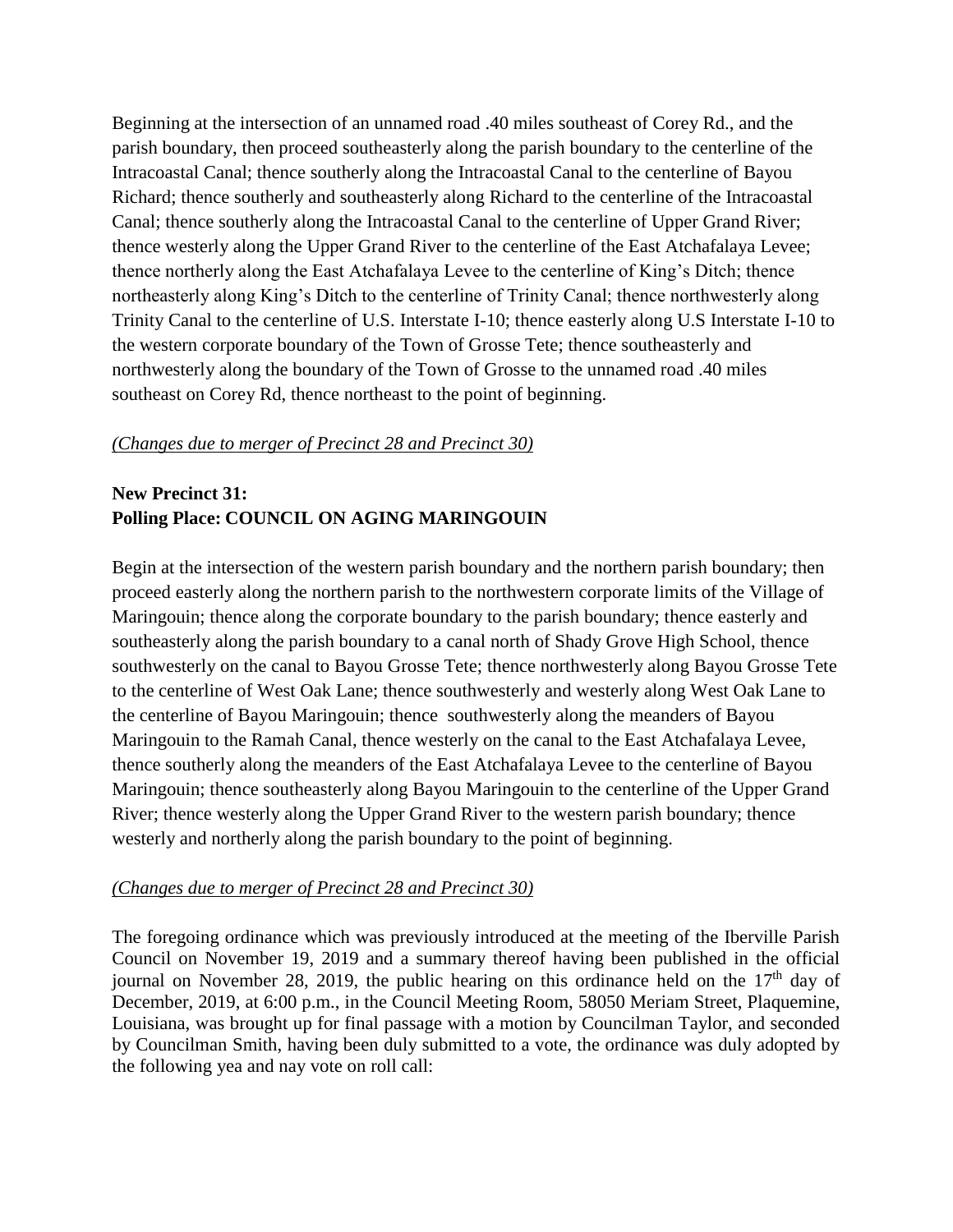YEAS: Taylor, Ourso, Dominique, Jackson, Smith, Arnold, Markins, Bradford, Kelley, Vallet, Morgan. NAYS: None. ABSTAIN: None. ABSENT: Lewis.

The ordinance was declared adopted by the Chairman on the  $17<sup>th</sup>$  day of December, 2019.

### **ORDINANCE IPC# 019-19**

## **ORDINANCE TO AUTHORIZE THE PURCHASE OF A FOUR (4) ACRE TRACT OF LAND LOCATED ADJACENT TO LA. HIGHWAY 75 AND IPRD BELLEVIEW PARK FROM DONALD JENKINS & OTHERS FOR EXPANSION OF BELLEVIEW PARK FACILITY**

WHEREAS, the Iberville Parish Parks & Recreation District and Iberville Parish Council have approved and implemented a parish wide recreation and parks program in accordance with priorities developed in conjunction with local officials, municipalities, and citizens of Iberville Parish.

WHEREAS, the Belleview Recreation & Park facility located adjacent to the Iberville Parish Civic Center is in need of additional property to expand in order to provide for the increased growth in the recreational programs offered by IPRD.

WHEREAS, La. R.S. 33:4569.3(1) provides that title to all property to be acquired by or on behalf of IPRD shall be acquired in the name of the Iberville Parish Governing Authority (Iberville Parish Council) and shall be held for the District.

WHEREAS, a tract of land approximately 4.19 acres in size adjacent to the Belleview Park facility is available for purchase from the owners, Donald Jenkins, Sharon D. Jenkins and Theresa D. Jenkins, et al, Parcel ID 0200377750, who have agreed to sell the land to the Iberville Parish Council. The parcel of land is identified as follows:

*"The West one-half (1/2) of a certain tract of land, lying, being and situated in the Parish* 

*of Iberville, Louisiana, containing 4.19 acres and being Tract No. 30 of Belleview Farms,* 

*being a subdivision of the Pecan Plantation as laid out into tract by A.G. Mundinger,* 

*Surveyor, in 1928 and on file in the Clerk & Recorders Office of the Parish of Iberville,* 

*annexed to Act of Cash Sale from Edward Songy to Peter Vitale; bounded front or north by* 

*Pecan Blvd., South or rear by E.J. Gay Pltg. Co., east or towards the Mississippi River by the*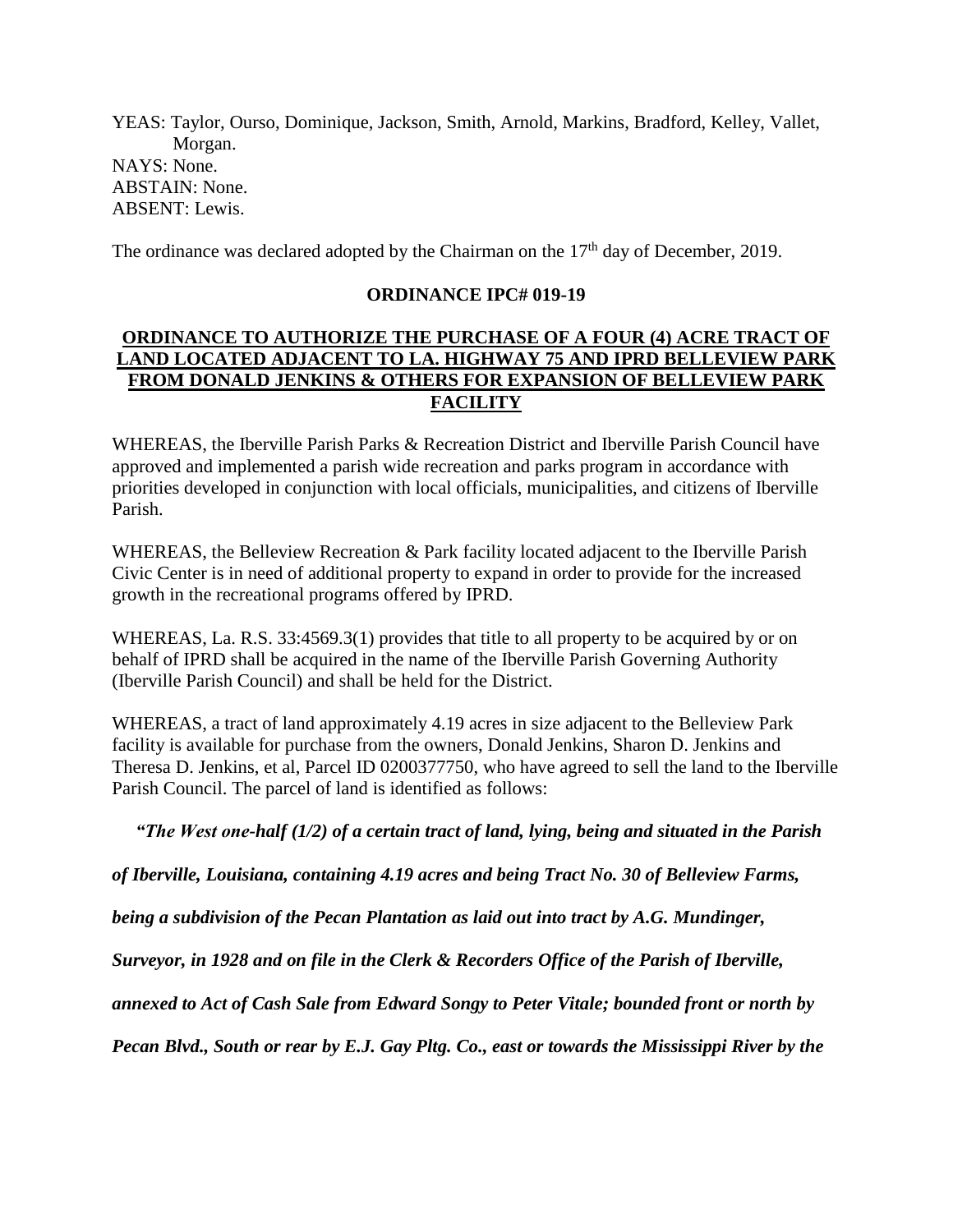*E ½ of said tract No. 30, and West by Tract No. 32. Said tract is unimproved as is sold together* 

*with all ways, rights, privileges and servitudes thereunto appertaining.*

WHEREAS, an appraisal of the Jenkins parcel was prepared on September 16, 2019, by Mike Delaune, Certified Louisiana appraiser, a copy of which is attached hereto and incorporated by reference. According to the certified appraisal, the fair market value of said tract of land is the sum of ONE HUNDRED SEVENTY EIGHT THOUSAND DOLLARS (\$178,000.00).

WHEREAS, the owners have agreed to sell the tract of land to the Iberville Parish Council for the sum of \$ 178,000.00.

WHEREAS, this ordinance was submitted for public hearing on the  $17<sup>th</sup>$  day of December, 2019,

 NOW, THEREFORE, BE IT ORDAINED BY THE IBERVILLE PARISH COUNCIL AS FOLLOWS: " That J. Mitchell Ourso, Jr., Parish President, be and is hereby authorized to execute an Act of Sale for the property described herein for the sum of \$178,000.00, in accordance with Louisiana law."

The foregoing ordinance which was previously introduced at the meeting of the Iberville Parish Council on November 19, 2019 and a summary thereof having been published in the official journal on November 28, 2019, the public hearing on this ordinance held on the  $17<sup>th</sup>$  day of December, 2019, at 6:00 p.m., in the Council Meeting Room, 58050 Meriam Street, Plaquemine, Louisiana, was brought up for final passage with a motion by Councilman Taylor, and seconded by Councilman Smith, having been duly submitted to a vote, the ordinance was duly adopted by the following yea and nay vote on roll call:

YEAS: Taylor, Ourso, Dominique, Jackson, Smith, Arnold, Markins, Bradford, Kelley, Vallet, Morgan. NAYS: None. ABSTAIN: None. ABSENT: Lewis.

The ordinance was declared adopted by the Chairman on the  $17<sup>th</sup>$  day of December, 2019.

#### NEW BUSINESS

None.

#### RESOLUTION COMMITTEE REPORT

The Resolution Committee met on Tuesday, December 17, 2019 at 6:18 p.m., followed by the roll call with the following Resolution Committee Members only in attendance: Smith, Vallet, Arnold, Kelley, Markins, Jackson, Morgan, Dominique.

Absent: Lewis.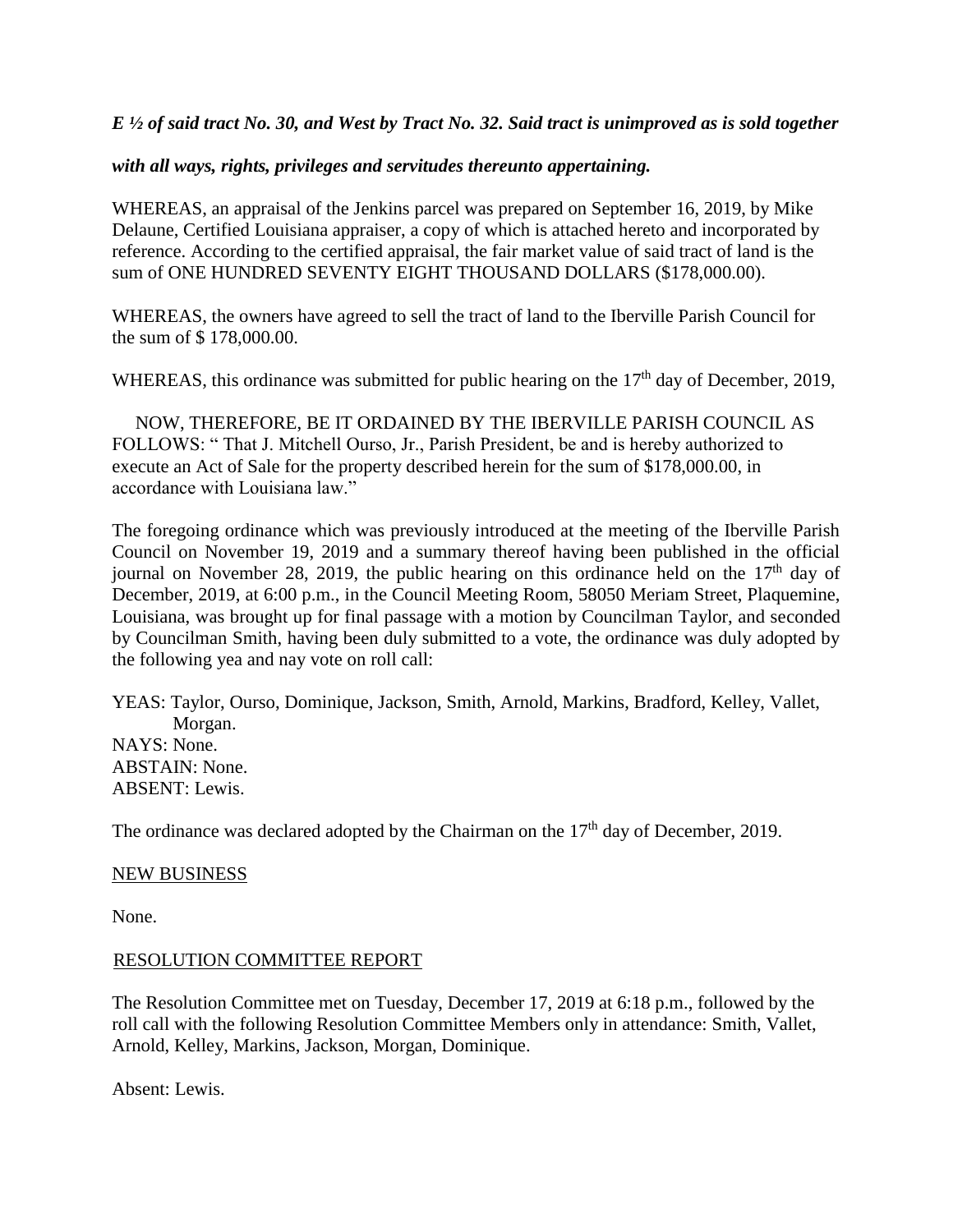The following resolutions were read aloud by Mr. Songy:

- A) Resolution for Agreement between Iberville Parish Council and St. Gabriel Police Department for transfer and use of ATV Vehicle
- B) Resolution to relocate Voting Precinct No. 31 from building located at 77375 Wheelock Lane in Maringouin, Louisiana to the parish building located at 77315 Wheelock Lane in Maringouin, Louisiana
- C) Resolution authorizing the Parish President to submit an application for the State of Louisiana Division of Administration Community Development Local Government Assistance Program
- D) Resolution to authorize Parish President to submit an application under the Community Water Enrichment Fund (CWEF)

There were no questions from the Council or the public.

Councilman Vallet made a recommendation to forward the resolutions to the regular meeting, seconded by Councilman Markins. The recommendation having been duly submitted to a vote was duly adopted by the following yea and nay votes on roll call by Resolution Committee Members only:

YEAS: Smith, Vallet, Arnold, Kelley, Markins, Jackson, Morgan, Dominique. NAYS: None. ABSTAIN: None. ABSENT: Lewis.

The recommendation was declared adopted by the Chairman to forward these resolutions to the regular meeting.

During the Regular Meeting:

## **RESOLUTION IPC# 2019-021**

## **RESOLUTION BETWEEN IBERVILLE PARISH COUNCIL AND ST. GABRIEL POLICE DEPARTMENT FOR TRANSFER AND USE OF ATV VEHICLE**

The following resolution was introduced by Councilman Arnold and seconded by Councilman Markins.

WHEREAS, LA R.S. 33:1323 provides for local service agreements for greater economy and efficiency in the operation of local services and that the benefits of such services may be extended.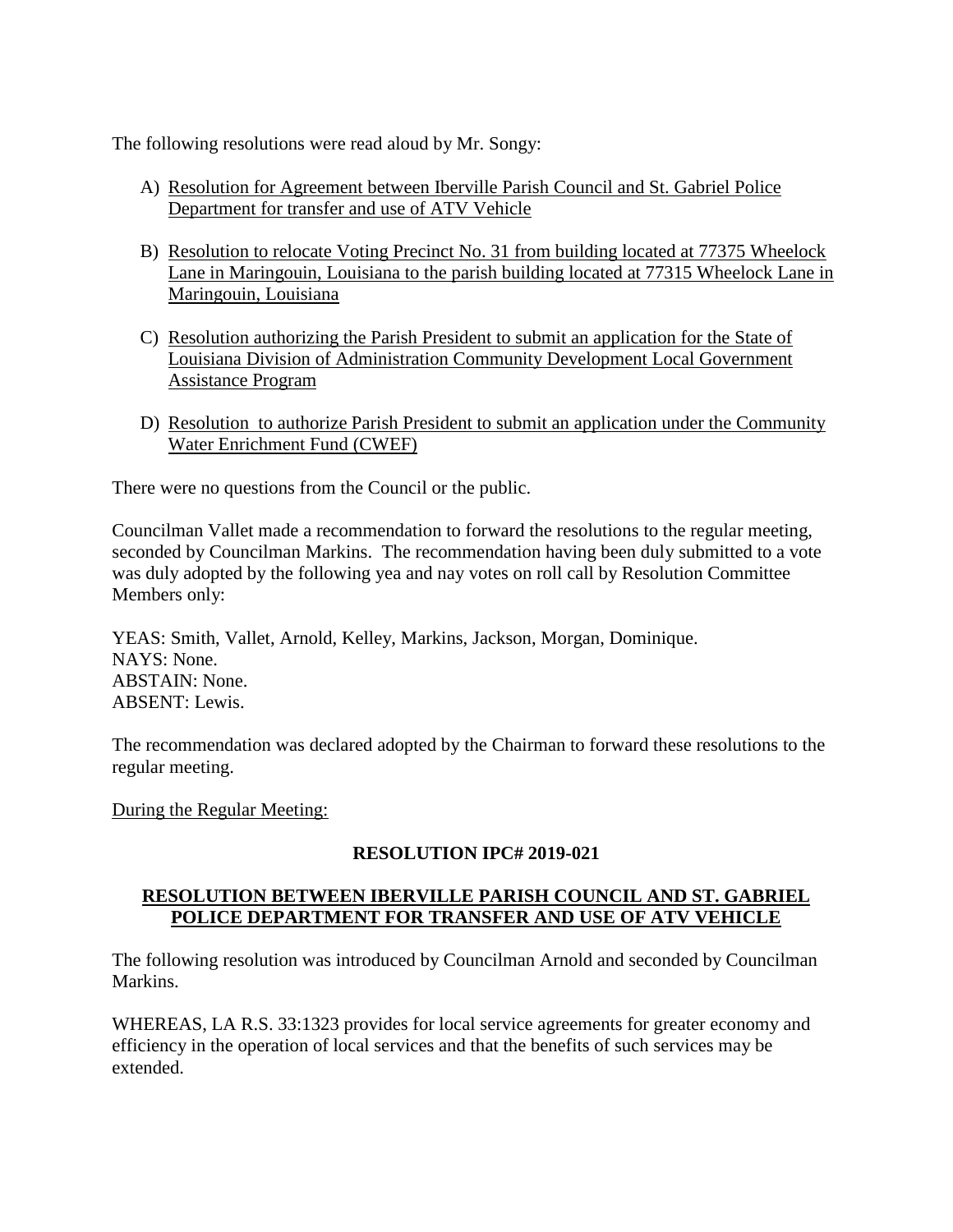WHEREAS, LA R.S. 33:1324 provided that any parish and municipality may make agreements between or among them to engage jointly in the improvement of any public service including, police, fire and health protection.

WHEREAS, the Iberville Parish Council has an ATV assigned to the Department of Public Works Drainage division.

WHEREAS, the St. Gabriel Police Department has had to respond to various emergency situations in recent months at the Alligator Bayou and Spanish Lake areas for distress and accident calls involving fishermen, hunters and other outdoorsmen. The St. Gabriel Police Department has encountered difficulty is accessing the terrain and an ATV would enhance response efficiency in reaching the incident(s) site.

WHEREAS, the Iberville Parish Council and St. Gabriel Police Department through an intergovernmental agreement will provide for the transfer and use of a Parish ATV to the St. Gabriel Police Department for emergency response events within the eastern portion of Iberville Parish.

WHEREAS, the St. Gabriel Police Department through the City of St. Gabriel shall agree to provide for the care and maintenance of the ATV and provide all necessary insurance coverage(s) for said ATV and hold the Iberville Parish Council harmless from any and all damages or injuries that may result from the use of the ATV by the St. Gabriel Police Department.

NOW, THEREFORE, BE IT RESOLVED by the Iberville Parish Council as follows:

That J. Mitchell Ourso, Jr., Parish President, be and is hereby authorized to enter into an intergovernmental agreement for transfer of an ATV for use by the St. Gabriel Police Department in accordance with Louisiana law.

The above resolution was approved by the following vote on roll call:

YEAS: Taylor, Ourso, Dominique, Jackson, Smith, Arnold, Markins, Bradford, Kelley, Vallet, Morgan. NAYS: None. ABSTAIN: None. ABSENT: Lewis.

The resolution was declared adopted by the Chairman on the  $17<sup>th</sup>$  day of December, 2019.

## **RESOLUTION IPC# 2019-022**

## **RESOLUTION TO RELOCATE VOTING PRECINCT NO. 31 FROM BUILDING LOCATED AT 77375 WHEELOCK LANE IN MARINGOUIN, LOUISIANA TO THE PARISH BUILDING LOCATED AT 77315 WHEELOCK LANE IN MARINGOUIN, LOUISIANA**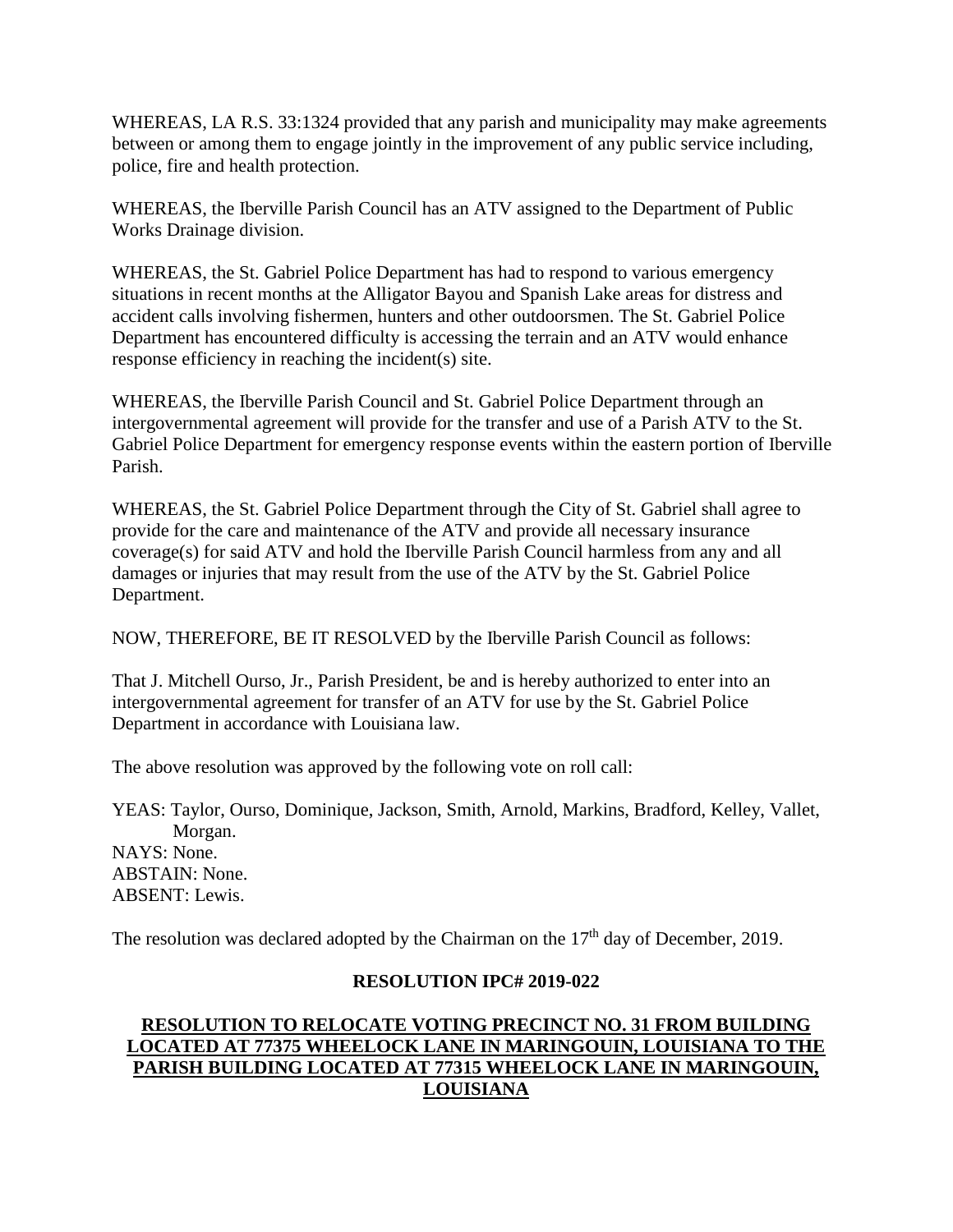The following resolution was introduced by Councilman Arnold and seconded by Councilman Markins.

 Whereas voting precinct number 31 is currently located in Maringouin, Louisiana at 77335 Wheelock Lane in a public building, namely the Iberville Parish Council on Aging facility. Whereas the Iberville Parish Council has constructed a new Council on Aging facility in Maringouin located at 77315 Wheelock Lane, Maringouin, Louisiana. The new Council on Aging facility located at 77315 Wheelock Lane, Maringouin, LA 70757 will provide all necessities and handicapped accessibility to the commissioners and voters. This new Council on Aging location at 77315 Wheelock Lane, Maringouin, LA 70757 is owned by the Iberville Parish Council.

 Whereas, the new Council on Aging facility located at 77315 Wheelock Lane, Maringouin, LA 70757 is a state of the art facility and will better provide for the needs and convenience of commissioners and voters and is completely handicapped accessible. The old Council on Aging facility located at 77375 Wheelock Lane, Maringouin, LA 70757 will be demolished once the new facility is operational in January of 2020.

 Whereas, the new Council on Aging facility located at 77315 Wheelock Lane, Maringouin, Louisiana is very near the current precinct no. 31 location and the voters will not be inconvenienced by the relocation of polling precinct from 77375 Wheelock Lane, Maringouin, Louisiana to 77315 Wheelock Lane, Maringouin, Louisiana.

 Whereas, it is in the best interest of the Parish to relocate polling precinct number 31to the new Council on Aging facility located at 77315 Wheelock Lane, Maringouin, Louisiana 70757 as this facility will provide more convenience to the voters and commissioners and adqequate parking facilities.

 Whereas, La. R.S. 18:534 provides that once a polling place is established, it may only be changed by a vote of the parish governing authority, and notice of change of location shall be published by the parish governing authority in the official journal of the parish.

NOW, THEREFORE BE IT RESOLVED, by the Iberville Parish Council as follows:

 "That the location of polling precinct number 31, presently located at the 77375 Wheelock Lane, Maringouin, Louisiana 70757 be relocated to the new Council on Aging facility located at 77315Wheelock Lane, Maringouin, Louisiana 70757.

 That the relocation of Voting Precinct number 31 from 77375 Wheelock Lane, Maringouin, Louisiana 70757 to the new Council on Aging facility at 77315 Wheelock Lane, Maringouin, Louisiana 70757 be effective with the 2020 election cycle.

 That the Iberville Parish Council Clerk forward a copy of this resolution to the U.S. Department of Justice requesting that Council on Aging facility at 77315 Wheelock Lane,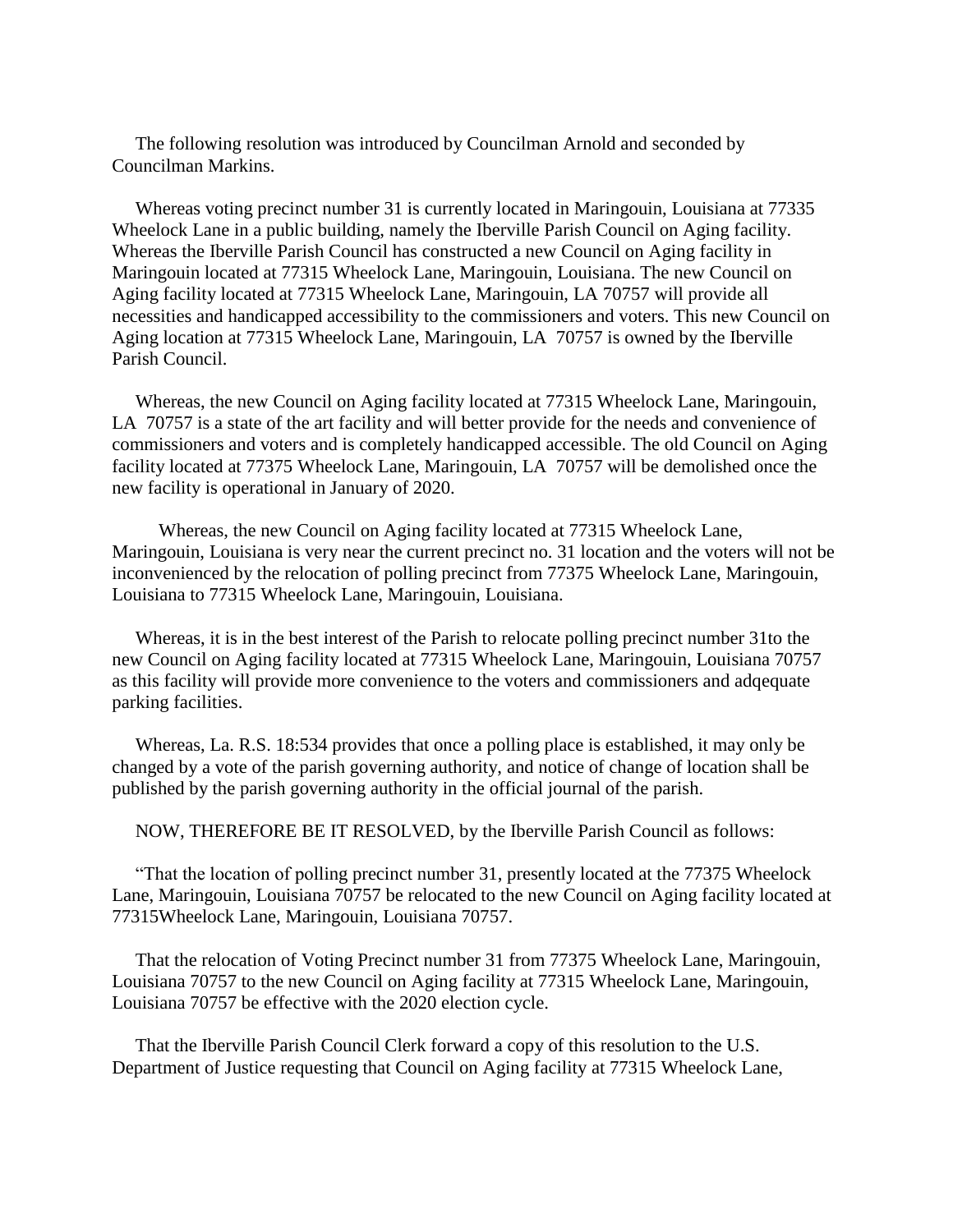Maringouin 70757 be made the permanent location for polling precinct number 31 in Iberville Parish, Louisiana.

 That the Iberville Parish Council Clerk forward a copy of this resolution to the Iberville Parish Clerk of Court, Iberville Parish Registrar of Voters, the Louisiana Secretary of State and Commissioner of Elections.

 That the Iberville Parish Council Clerk cause to be published in the official journal, POST-SOUTH, notification of change of polling precinct number 31 in accordance with law, and further that appropriate signs be placed at the old precinct number 31 location directing any voter to the new location of the polling precinct for the first election after approval of the relocation.

The above resolution was duly adopted in regular session this  $17<sup>th</sup>$  day of December, 2019 by the following vote on roll call;

YEAS: Taylor, Ourso, Dominique, Jackson, Smith, Arnold, Markins, Bradford, Kelley, Vallet, Morgan. NAYS: None. ABSTAIN: None. ABSENT: Lewis.

The resolution was declared adopted by the Chairman on the  $17<sup>th</sup>$  day of December, 2019.

#### **RESOLUTION IPC# 2019-023**

### **RESOLUTION AUTHORIZING THE PRESIDENT TO SUBMIT AN APPLICATION FOR THE STATE OF LOUISIANA DIVISION OF ADMINISTRATION COMMUNITY DEVELOPMENT LOCAL GOVERNMENT ASSISTANCE PROGRAM**

The following resolution was introduced by Councilman Arnold and seconded by Councilman Markins.

WHEREAS, the Parish of Iberville has been informed that the State of Louisiana, Division of Administration, Office of Community Development will be accepting applications for FY 2019/2020 Local Government Assistance Program (LGAP);

NOW THEREFORE BE IT RESOLVED, that the President is hereby authorized to submit an LGAP Application for the purchase of an animal control vehicle for the Parish's Animal Control Department and to execute all assurances and certifications required for the application; and,

BE IT FURTHER RESOLVED, that the President is hereby authorized to work with Pan American Engineers, LLC on the development of the LGAP Application.

The above resolution was approved by the following vote on roll call: